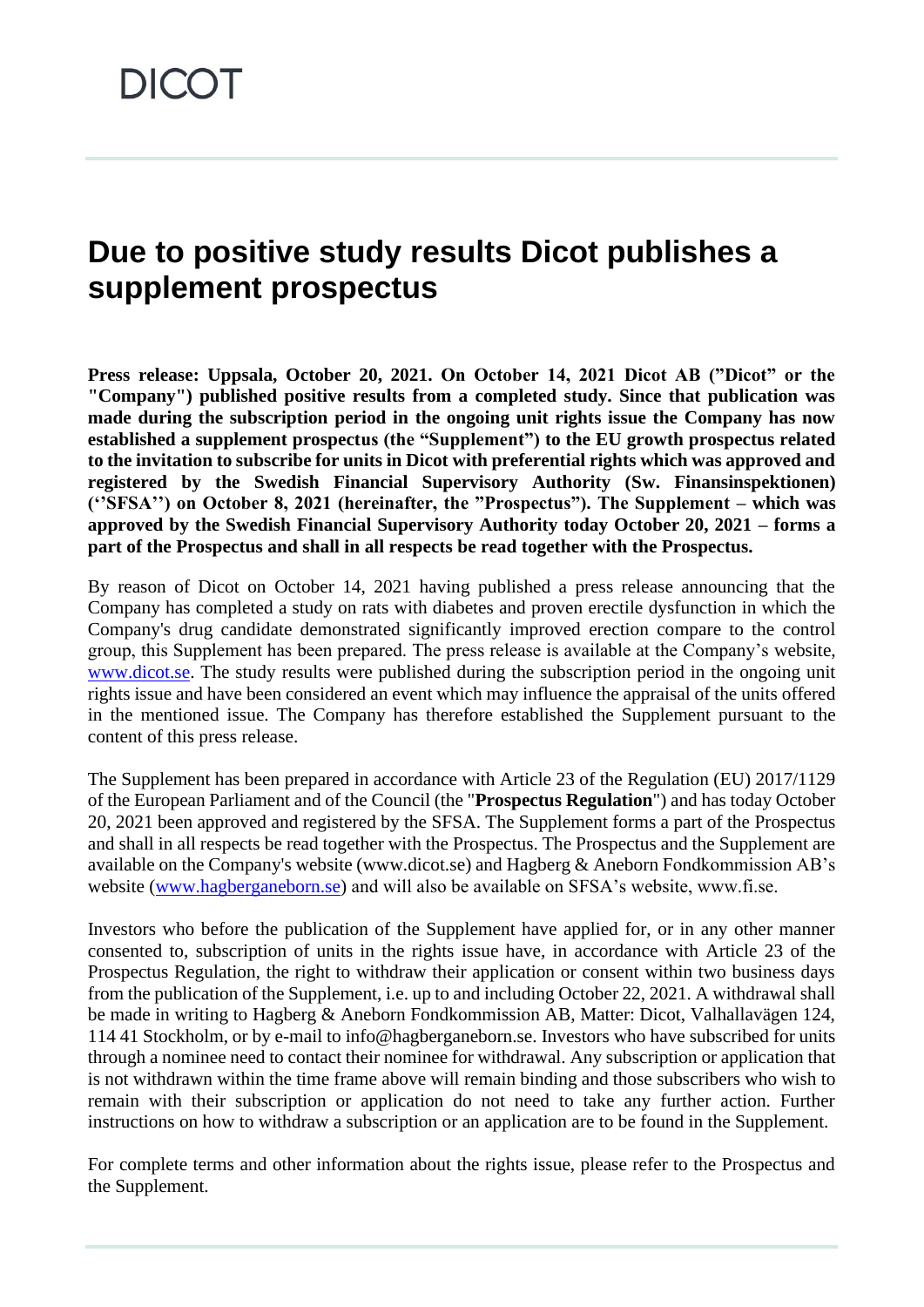## **DICOT**

#### **Advisors**

Stockholm Corporate Finance AB is acting as financial adviser to the Company in the rights issue. Advokatfirman Lindahl KB is acting as the legal adviser to the Company. Hagberg & Aneborn Fondkommission AB is the issuing agent in the rights issue.

#### **For further information, please contact:**

Göran Beijer CEO Tel: +46 706 63 60 09 Email: [goran.beijer@dicot.se](mailto:goran.beijer@dicot.se) www.dicot.se

#### **About Dicot AB**

Dicot is developing the drug candidate LIB-01, which will be a potency agent to better treat erectile dysfunction and premature ejaculation. The ambition is to create a drug with significantly longer effect and far fewer side effects, compared to those on the market. Today, at least 500 million men suffer from these sexual dysfunctions and the market is valued at SEK 50 billion. Research and development are conducted under own auspices up to phase 2 studies. Thereafter, Dicot's intention is to form strategic alliances, or alternatively carry out a trade sale, with larger, established pharmaceutical companies to be able to introduce LIB-01 on the world market.

Dicot is listed on Spotlight Stock Market and has approximately 2,250 shareholders. For more information, please visit [www.dicot.se.](http://www.dicot.se/)

#### **IMPORTANT INFORMATION**

This press release is not an offer to subscribe for shares or units in Dicot and investors should not subscribe or acquire any securities. Invitation to concerned persons to subscribe for shares in Dicot will only be made through the Prospectus.

This press release shall not, directly or indirectly, be released, published or distributed in or to the United States, Australia Japan, Canada, New Zealand, Hong Kong, South Africa or other country where such action as a whole or in part is subject to legal restrictions. Neither unit rights, units subscribed for ("**BTU**") or newly issued units have been recommended or approved by any US federal or state securities authority or regulatory authority. No subscription rights, BTA or newly issued shares have been registered or will be registered under the United States Securities Act of 1933, as applicable, or in accordance with applicable laws in the United States, Australia, Hong Kong, Japan, Canada, New Zealand, Switzerland, Singapore, South Africa or in any other country where the rights issue or distribution of the press release is in violation of applicable laws or regulations or presupposes that a further prospectus is established, registered or that any other measure is undertaken beyond that required by Swedish law. The press release, as well as the prospectus, the application form and other documents attributable to the rights issue, may consequently not be distributed to any such jurisdiction.

There is no intention to register any portion of the offer in the United States and the securities issued in the rights issue will not be offered to the public in the United States.